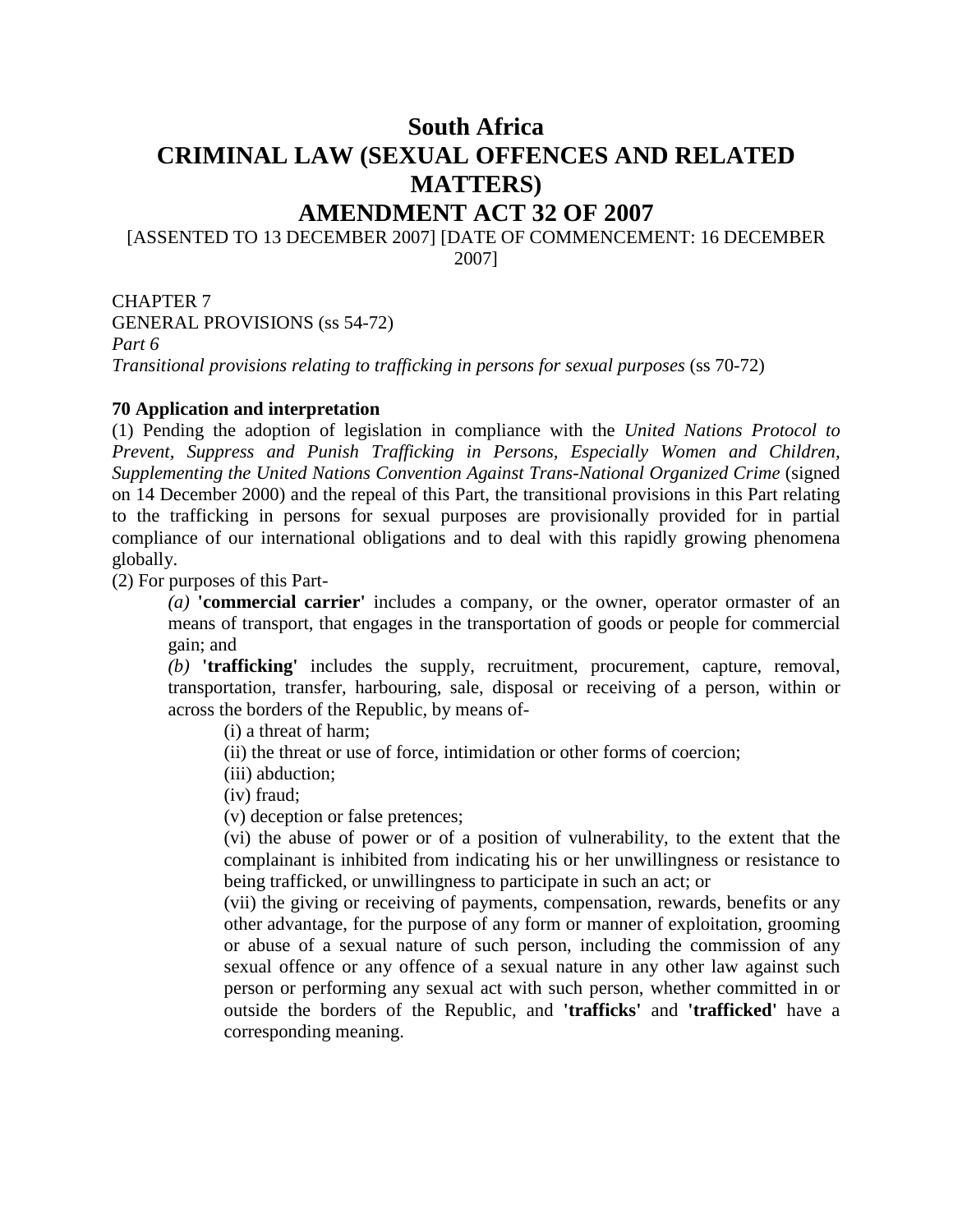#### **71 Trafficking in persons for sexual purposes**

(1) A person ('A') who trafficks any person ('B'), without the consent of B, is guilty of the offence of trafficking in persons for sexual purposes.

(2) A person who-

*(a)* orders, commands, organises, supervises, controls or directs trafficking;

*(b)* performs any act which is aimed at committing, causing, bringing about, encouraging, promoting, contributing towards or participating in trafficking; or

*(c)* incites, instigates, commands, aids, advises, recruits, encourages or procures any other person to commit, cause, bring about, promote, perform, contribute towards or participate in trafficking, is guilty of an offence of involvement in trafficking in persons for sexual purposes.

(3) For the purpose of subsection (1), **'consent'** means voluntary or uncoerced agreement.

(4) Circumstances in which B does not voluntarily or without coercion agree to being trafficked, as contemplated in subsection (3), include, but are not limited to, the following-

*(a)* where B submits or is subjected to such an act as a result of any one or more of the means or circumstances contemplated in subparagraphs (i) to (vii) of the definition of trafficking having been used or being present; or

*(b)* where B is incapable in law of appreciating the nature of the act, including where B is, at the time of the commission of such act-

(i) asleep;

(ii) unconscious;

(iii) in an altered state of consciousness, including under the influence of any medicine, drug, alcohol or other substance, to the extent that B's consciousness or judgement is adversely affected;

(iv) a child below the age of 12 years; or

(v) a person who is mentally disabled.

(5) A person who has been trafficked is not liable to stand trial for any criminal offence, including any migration-related offence, which was committed as a direct result of being trafficked.

(6) *(a)* A commercial carrier commits an offence if the carrier brings a person into or removes a person from the Republic and, upon entry into or departure from the Republic, the person does not have the travel documents required for lawful entry into or departure from the Republic.

*(b)* A commercial carrier is not guilty of an offence under paragraph *(a)* if-

(i) the carrier had reasonable grounds to believe that the documents that the person has are the travel documents required for lawful entry into or departure from the Republic by that person;

(ii) the person possessed the travel documents required for lawful entry into or departure from the Republic when that person boarded, or last boarded, the means of transport to travel to or from the Republic; or (iii) entry into the Republic occurred only because of illness of or injury to a child or adult on board, stress of weather or other circumstances beyond the control of the commercial carrier.

*(c)* A commercial carrier is, in addition to any offence under this section, liable to pay the costs of the trafficked person's care and safekeeping and return from, the Republic.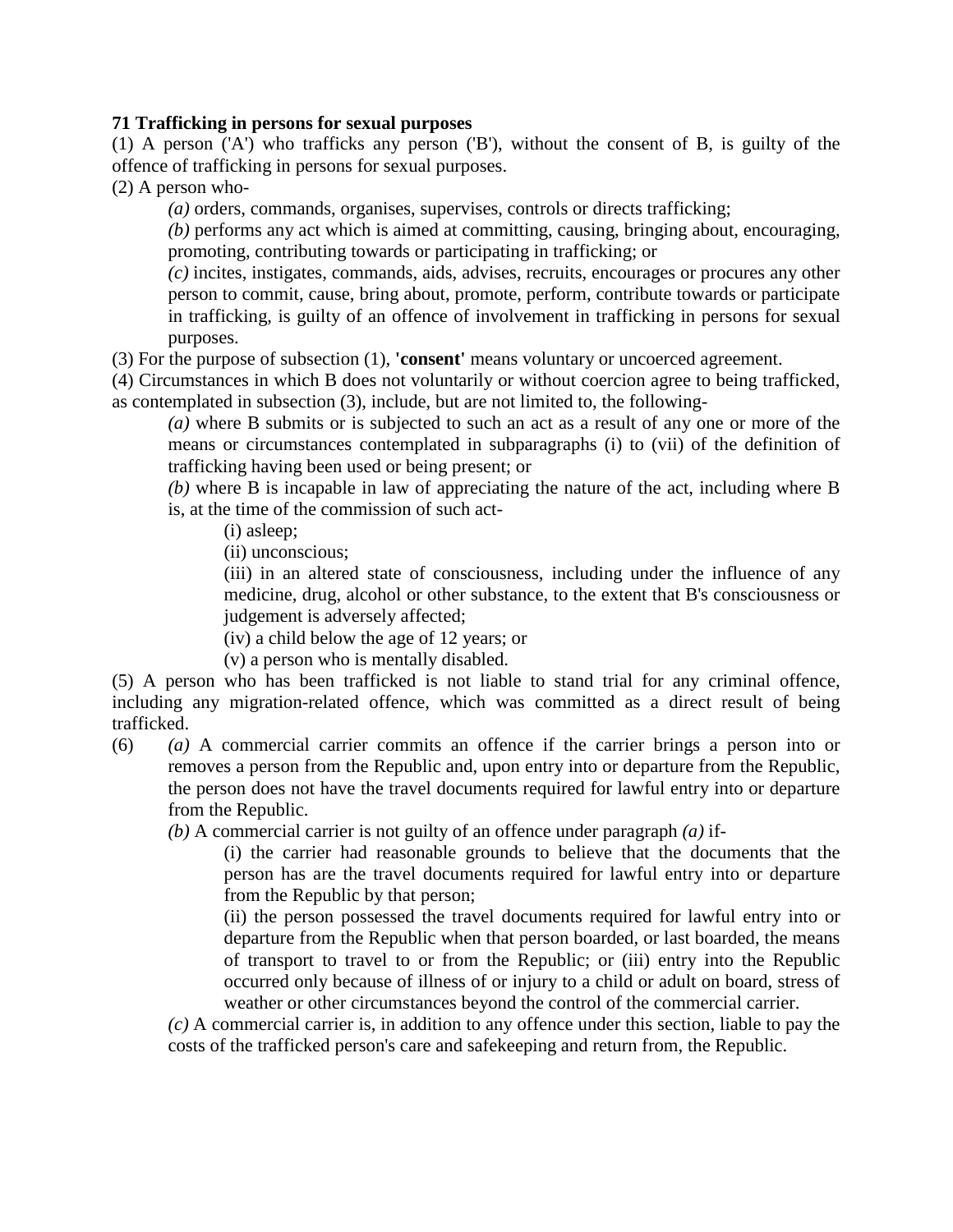*(d)* A court must, when convicting a commercial carrier of an offence under this section, in addition order the commercial carrier concerned to pay the costs contemplated in paragraph *(c)*.

## **South Africa Child Protection Act 2005**

*(English text signed by the President.) (Assented to 8 June 2006.)*

CHAPTER 18 TRAFFICKING IN CHILDREN

#### **Purposes of Chapter**

**281.** The purposes of this Chapter are-

- *(a)* to give effect to the UN Protocol to Prevent Trafficking in Persons; and **5**
- (b) generally to combat trafficking in children.

#### **UN Protocol to Prevent Trafficking in Persons to have force of law**

**282.** The UN Protocol to Prevent Trafficking in Persons is in force in the Republic and its provisions are law in the Republic, subject to the provisions of this Act.

#### **International co-operation 10**

**283.** (1) The President may on such conditions as he or she deems fit-

*(a)* enter into an agreement with a foreign State that is not a State Party to the UN Protocol to Prevent Trafficking in Persons in respect of any matter pertaining to trafficking in children; and

(b) enter into an agreement with a foreign State that is a State Party to the UN 15 Protocol to Prevent Trafficking in Persons in respect of any matter pertaining to trafficking in children for the purpose of supplementing the provisions of the Protocol or to facilitate the application of the principles contained therein.

(2) **An** agreement contemplated in subsection (1) may not be in conflict with the provisions of the UN Protocol to Prevent Trafficking in Persons.

(3) The President may agree to any amendment or revocation of an agreement contemplated in subsection  $(1)$ .

**(4) An** agreement contemplated in subsection **(1)** or any amendment to or revocation thereof, shall not be of any force or effect until such agreement, amendment or revocation has been approved by Parliament.

#### **Trafficking in children prohibited**

**284.** (1) No person, natural or juristic, or a partnership may traffic a child or allow a

(2) It is no defence to a charge of contravening subsection (1) thatchild to be trafficked.

*(a)* a child who is a victim of trafficking or a person having control over that child 30 has consented to-

(i) the intended exploitation; or

(ii) the adoption of the child facilitated or secured through illegal means; or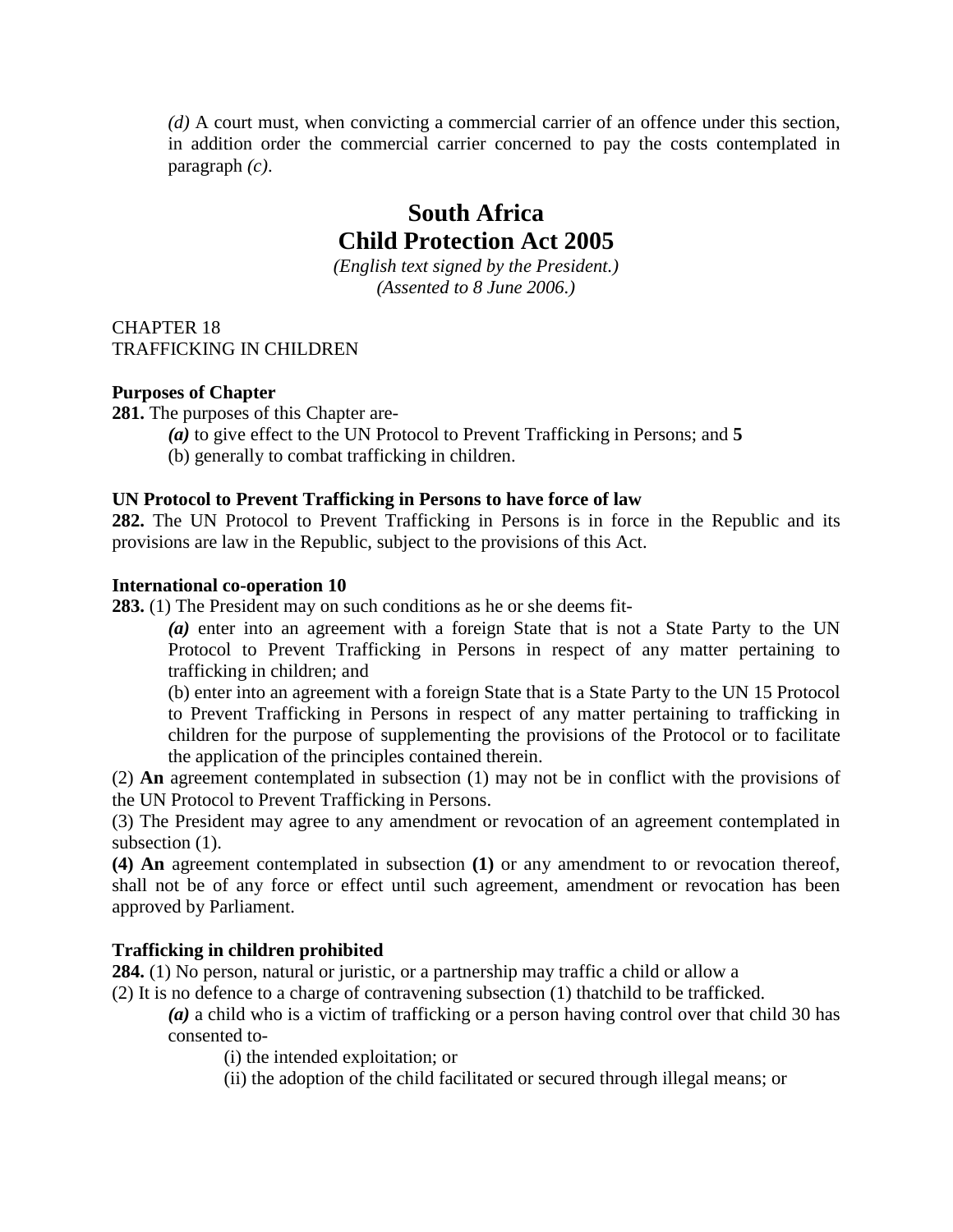(b) the intended exploitation or adoption of a child referred to in paragraph (a) did not occur.

(3) In order to establish the liability, in terms of subsection (I), of an employer or principal, the conduct of an employee or agent of or any other person acting on behalf of the employer or principal may be attributed to the employer or principal if that person is acting-

*(a)* within the scope of his or her employment;

(b) within the scope of his or her actual or apparent authority; or

**(c)** with the express or implied consent of a director, member or partner of the employer or principal.

**(4)** A finding by a court that an employer or principal has contravened subsection (1) serves as a ground for revoking the licence or registration of the employer or principal to operate.

#### **Behaviour facilitating trafficking in children prohibited**

*285.* (1) No person, natural or juristic, or a partnership, may-

*(a)* knowingly lease or sublease or allow any room, house, building or establishment to be used for the purpose of harbouring a child who is a victim of trafficking; and

*(b)* advertise, publish, print, broadcast, distribute or cause the advertisement, publication, printing, broadcast or distribution of information that suggests or alludes to trafficking by any means, including the use of the Internet or other information technology.

(2) Every Internet service provider operating in the Republic must report to the South 10 African Police Service any site on its server that contains information in contravention of subsection (1).

#### **Assistance to child who is victim of trafficking**

286. (1) With due regard to the safety of a child and without delay-

*(a)* the Director-General: Foreign Affairs must facilitate the return to the Republic 15 of a child who is a citizen or permanent resident of the Republic and who is a victim of trafficking; and

*(b)* the Director-General: Home Affairs must-

(i) facilitate and accept the return of a child contemplated in paragraph *(a);*

(ii) issue such travel documents or other authorisations as may be necessary 20 to enable such a child to travel to and enter the Republic;

(iii) at the request of another state that is a party to the UN Protocol to Prevent Trafficking in Persons or to an agreement relating to trafficking in children, verify that the child who is a victim of trafficking is a citizen or permanent resident of the Republic; and

(iv) upon the child's entry into the Republic refer the child to a designated social worker for investigation in terms of section 155(2).

(2) *(a)* If it is essential in the best interests of a child who has been trafficked, the Director-General must authorise an adult at state expense to escort the child from the place where the child was found to the place from which the child was trafficked.

*(b)* The Director-General may not act in terms of paragraph *(a)* unless he or she is satisfied that the parent, guardian, care-giver or other person who has parental responsibilities and rights in respect of the child does not have the financial means to travel to the place where the child is in order to escort the child back.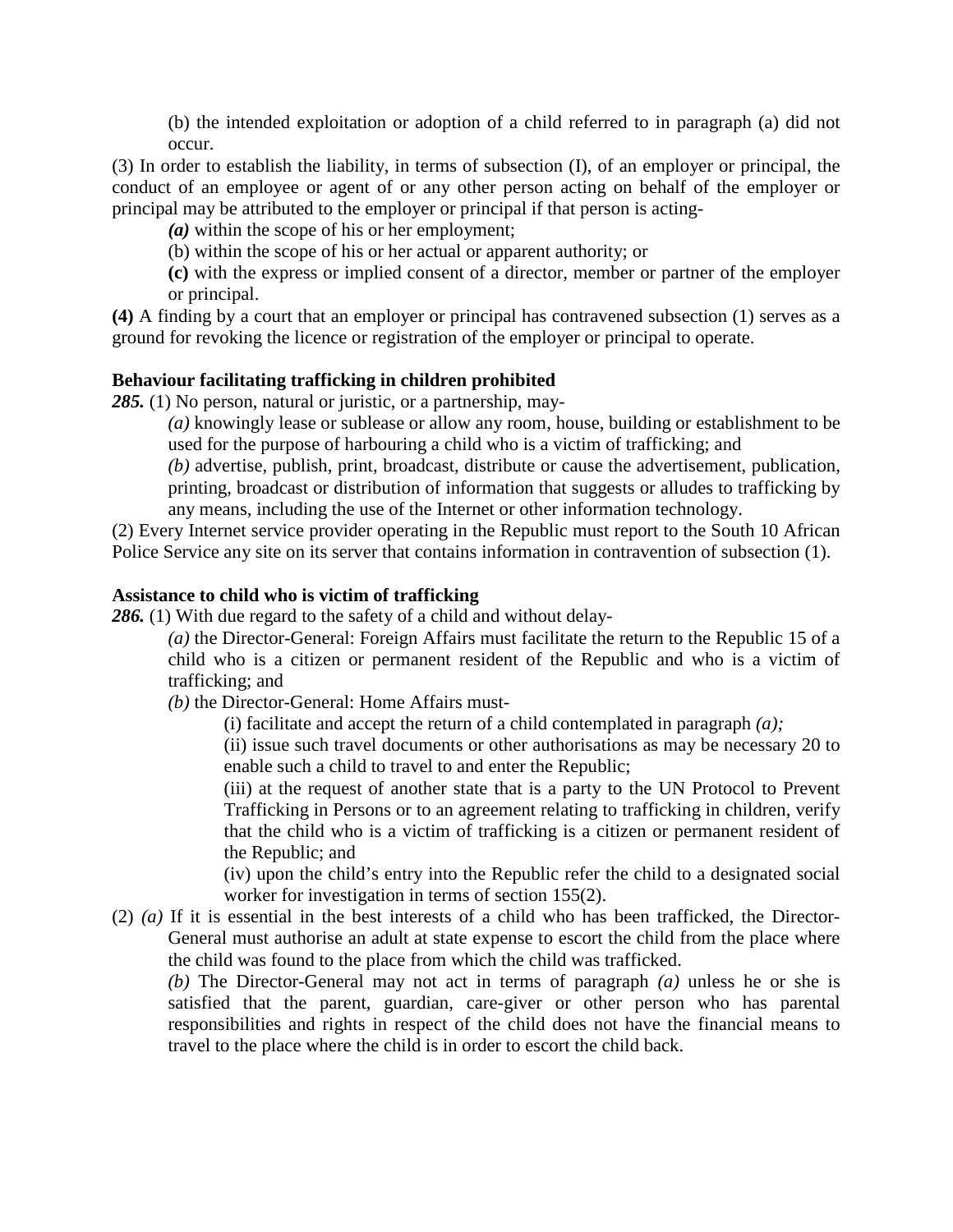#### **Trafficking of child by parent, guardian or other person who has parental responsibilities and rights in respect of child**

287. If a court has reason to believe that the parent or guardian of a child or any other person who has parental responsibilities and rights in respect of a child, has trafficked the child or allowed the child to be trafficked, the court may-

*(a)* suspend all parental responsibilities and rights of that parent, guardian, or other person; and

*(b)* place that child in temporary safe care, pending an inquiry by a children's court.

#### **Reporting of child who is victim of trafficking**

*288.* An immigration official, police official, social worker, social service professional, medical practitioner or registered nurse who comes into contact with a child who is a victim of trafficking in the Republic must refer that child to a designated social worker for investigation in terms of section 289( 1).

#### **Child who is victim of trafficking found in Republic**

*289.* (1) A child who is a victim of trafficking- **50**

*(a)* must be referred to a designated social worker for investigation in terms of section  $155(2)$ ; and

*(b)* may, pending such investigation, be placed in temporary safe care.

**(2)** If, after an investigation contemplated in subsection (l), an illegal foreign child is brought before the children's court, the court may order that the child be assisted in applying for asylum in terms of the Refugees Act, 1998 (Act No. 130 of 1998).

(3) **A** finding in terms of section **156** that an illegal foreign child who is a victim of trafficking is a child in need of care and protection serves as authorisation for allowing the child to remain in the Republic for the duration of the children's court order.

#### **Repatriation of child who is victim of trafficking**

**290. (1)** The Director-General may not return a child contemplated in section **(2)** to his or her country of origin or the country from where the child has been trafficked without giving due consideration to-

*(a)* the availability of care arrangements in the country to which the child is to be returned;

*(b)* the safety of the child in the country to which the child is to be returned; and

(c) the possibility that the child might be trafficked again, harmed or killed.

**(2)** *(a)* If it is essential in the best interests of a child who has been tracked, the Director-General must authorise an adult at state expense to escort the child from the place where the child was found to the place from which the child was trafficked.

*(b)* The Director-General may not act in terms of paragraph *(a)* unless he or she is satisfied that the parent, guardian, care-giver or other person who has parental responsibilities and rights in respect of the child does not have the financial means to travel to the place where the child is in order to escort the child back.

#### **Extra-territorial jurisdiction**

**291.** A citizen or permanent resident of the Republic, a juristic person or a partnership registered in terms of any law in the Republic that commits an act outside the Republic which would have